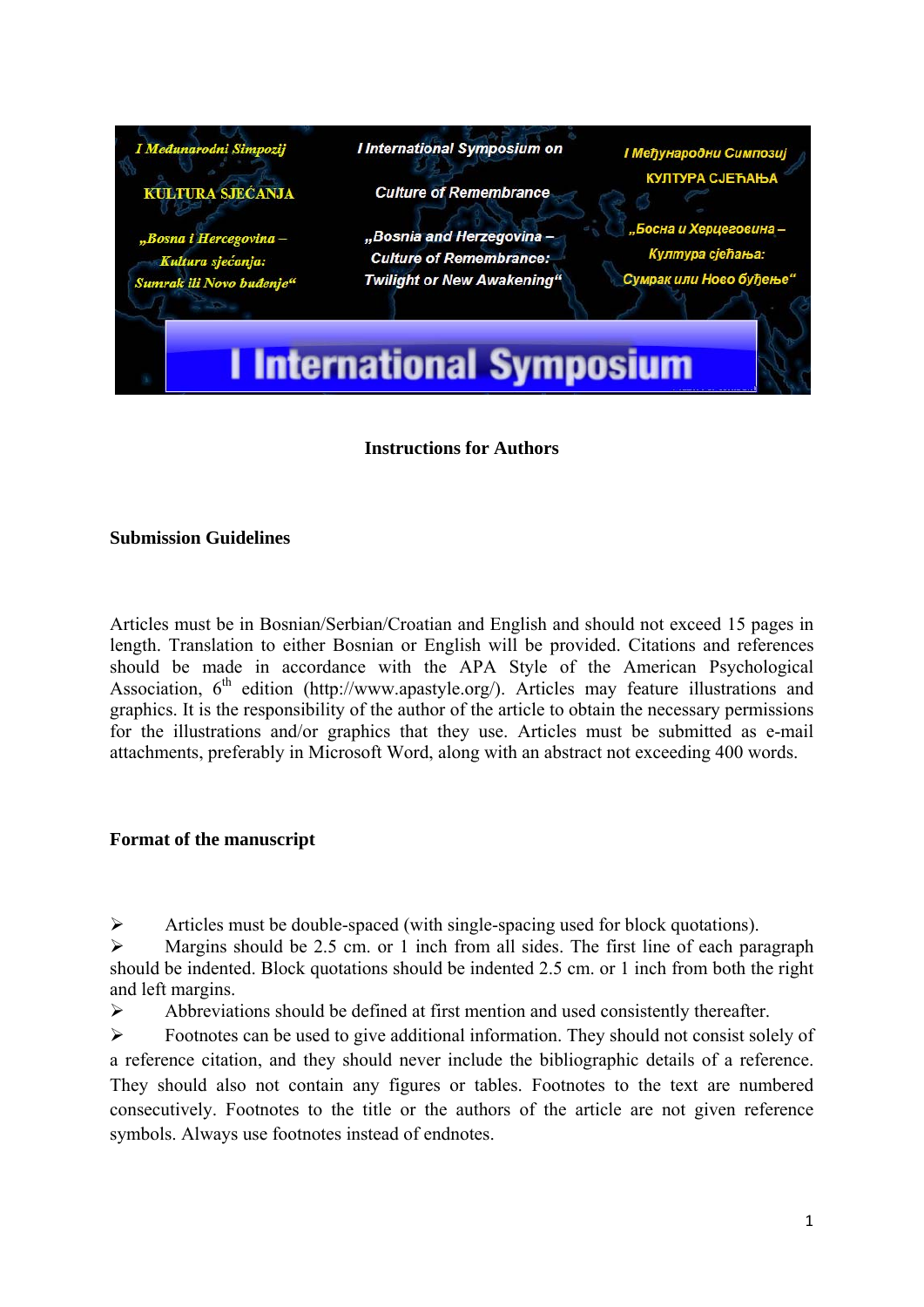¾ Acknowledgments of people, grants, funds, etc. should be placed in a separate section before the reference list. The names of funding organizations should be written in full.

Each manuscript should follow the structure mentioned below. In a case review article is submitted, "results" part can be omitted. Also, illustrations, figures and tables will be there if necessary.

¾ **Title:** describes the article and/or main relationships among variables.

¾ **Authors:** full name and affiliation for each author (up to 10 words).

¾ **Keywords:** three to five.

¾ **Abstract:** short and clear summary of the article (150-400 words) with main findings.

¾ **Introduction:** describes the research problem, sums up relevant previous research in a logical and critical manner (about 25% of the paper's length).

¾ **Method:** describes the empirical design of the study, sampling procedure (when relevant), data collection, used instruments, equipment and procedures, clearly states the recorded data type and measurements; may start with hypothesis/es.

¾ **Results:** the data treatment and statistical analysis should be clearly laid out (especially when new or rare procedures are used).

¾ **Figures and tables (if any):** include only relevant and informative figures and tables.

¾ **Illustrations (if any):** when the artwork is not original the author must supply necessary permissions; pictures should be submitted in high resolution (JPEG, 300dpi); for further and more detailed instructions on the proper preparation of drawings, including information on letter sizing and reduction factors, please refer to the APA Publication Manual  $6<sup>th</sup>$  Edition.

¾ **Discussion and conclusion**: contains the interpretation of obtained results; the discussion and conclusion combined may take up to 30% of the paper, but in any case they should not be shorter than the Introduction.

¾ **Literature:** the reference list should contain all of the literature mentioned in the manuscript and nothing else.

## **Citation and Reference Style**

All citations and references must adhere to APA (American Psychological Association) style. APA (American Psychological Association) style is most commonly used to cite sources within the social sciences. The  $6<sup>th</sup>$  edition offers examples for the general format of APA research papers, in-text citations, endnotes/footnotes, and the reference page.

Cite references in the text by name and year in parentheses. Some examples:

- Negotiation research spans many disciplines (Thompson, 1990).
- This result was later contradicted by Becker and Seligman (1996).
- This effect has been widely studied (Abbott 1991; Barakat et al. 1995; Kelso and Smith 1998; Medvec et al. 1999).

The list of references should only include works that are cited in the text and that have been published or accepted for publication. Do not use footnotes or endnotes as a substitute for a reference list. Reference list entries should be alphabetized by the last names of the first author of each work. Please refer to the examples given below. For more information, please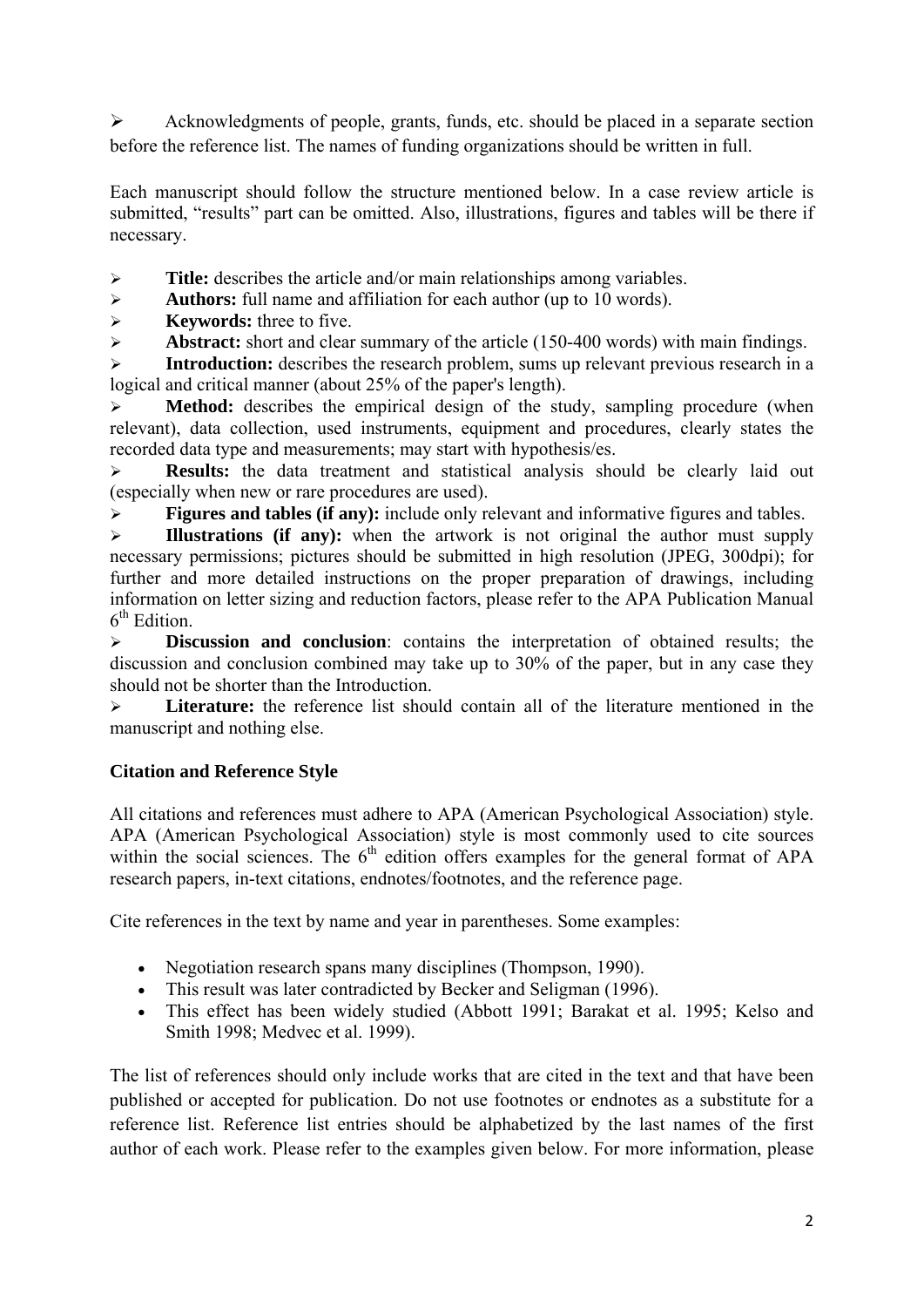consult the *Publication Manual of the American Psychological Association*, (6<sup>th</sup> ed., 2<sup>nd</sup> printing), or online source: http://www.apastyle.org/

- *Journal article* 
	- 9 *One author:*

Berndt, T. J. (2002). Friendship quality and social development. *Current Directions in Psychological Science, 11*, 7-10.

9 *Three to seven authors:* 

Kernis, M. H., Cornell, D. P., Sun, C. R., Berry, A., Harlow, T., & Bach, J. S. (1993). There's more to self-esteem than whether it is high or low: The importance of stability of self-esteem. *Journal of Personality and Social Psychology, 65*, 1190-1204.

9 *More than seven authors:* 

Miller, F. H., Choi, M. J., Angeli, L. L., Harland, A. A., Stamos, J. A., Thomas, S. T., . . . Rubin, L. H. (2009). Web site usability for the blind and low-vision user. *Technical Communication, 57*, 323-335.

9 *Organization as Author:* 

American Psychological Association. (2003).

9 *Unknown Author:* 

*Merriam-Webster's collegiate dictionary* (10th ed.). (1993). Springfield, MA: Merriam-Webster.

• *Article from an Online Periodical with DOI assigned:* 

Author, A. A., & Author, B. B. (Date of publication). Title of article. *Title of Journal, volume number,* page range. doi:0000000/000000000000 or http://dx.doi.org/10.0000/0000

• *Article from an Online Periodical with no DOI assigned:* 

Author, A. A., & Author, B. B. (Date of publication). Title of article. *Title of Journal, volume number*. Retrieved from http://www.journalhomepage.com/full/url/

• *Book:* 

Author, A. A. (Year of publication). *Title of work: Capital letter also for subtitle*. Location: Publisher.